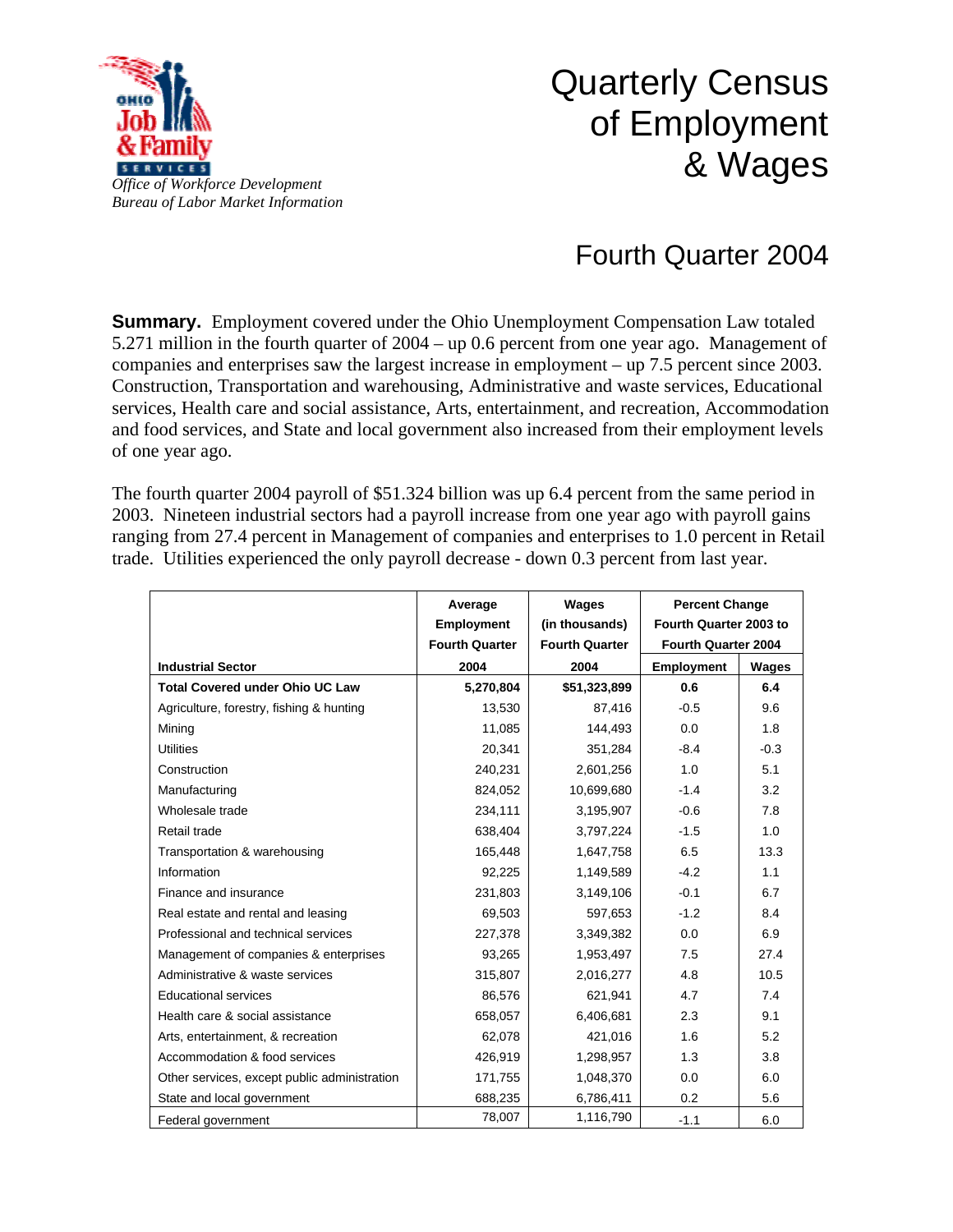Six of Ohio's ten largest counties experienced employment increases in the fourth quarter of 2004, up from their fourth quarter 2003 levels. Increases ranged from 3.0 percent in Butler County to 0.5 percent in Franklin County. Cuyahoga, Hamilton, Lucas, and Montgomery Counties all suffered employment declines from one year ago.

Each of the ten largest counties experienced a payroll increase since 2003. Payroll gains ranged from 10.4 percent in Butler County to 2.7 percent in Montgomery County.

|                                        | Average               | Wages                 | <b>Percent Change</b><br>Fourth Quarter 2003 to<br><b>Fourth Quarter 2004</b> |       |
|----------------------------------------|-----------------------|-----------------------|-------------------------------------------------------------------------------|-------|
|                                        | <b>Employment</b>     | (in thousands)        |                                                                               |       |
|                                        | <b>Fourth Quarter</b> | <b>Fourth Quarter</b> |                                                                               |       |
| County                                 | 2004                  | 2004                  | <b>Employment</b>                                                             | Wages |
| <b>Total Covered under Ohio UC Law</b> | 5,270,804             | \$51,323,899          | 0.6                                                                           | 6.4   |
| <b>Butler</b>                          | 134,290               | 1,289,624             | 3.0                                                                           | 10.4  |
| Cuyahoga                               | 747,476               | 8,309,058             | $-0.2$                                                                        | 7.2   |
| Franklin                               | 685,546               | 7,150,357             | 0.5                                                                           | 6.0   |
| Hamilton                               | 537,058               | 6,050,487             | $-0.3$                                                                        | 4.9   |
| Lorain                                 | 101,016               | 921,837               | 1.1                                                                           | 6.6   |
| Lucas                                  | 225,761               | 2,179,388             | $-0.2$                                                                        | 3.7   |
| Mahoning                               | 105,092               | 846,248               | 0.6                                                                           | 7.7   |
| Montgomery                             | 280,310               | 2,828,206             | $-0.8$                                                                        | 2.7   |
| <b>Stark</b>                           | 167,467               | 1,408,231             | 1.0                                                                           | 7.5   |
| Summit                                 | 266,902               | 2,711,708             | 1.9                                                                           | 10.2  |
| All other counties                     | 2,019,886             | 17,628,755            | 1.1                                                                           | 6.6   |

The chart below presents the percentage of Ohio covered employment in each of the ten largest counties and all other counties combined. Ten of Ohio's 88 counties account for more than 61 percent of the state's covered employment.



## **Fourth Quarter 2004 Employment - Ten Largest Counties**